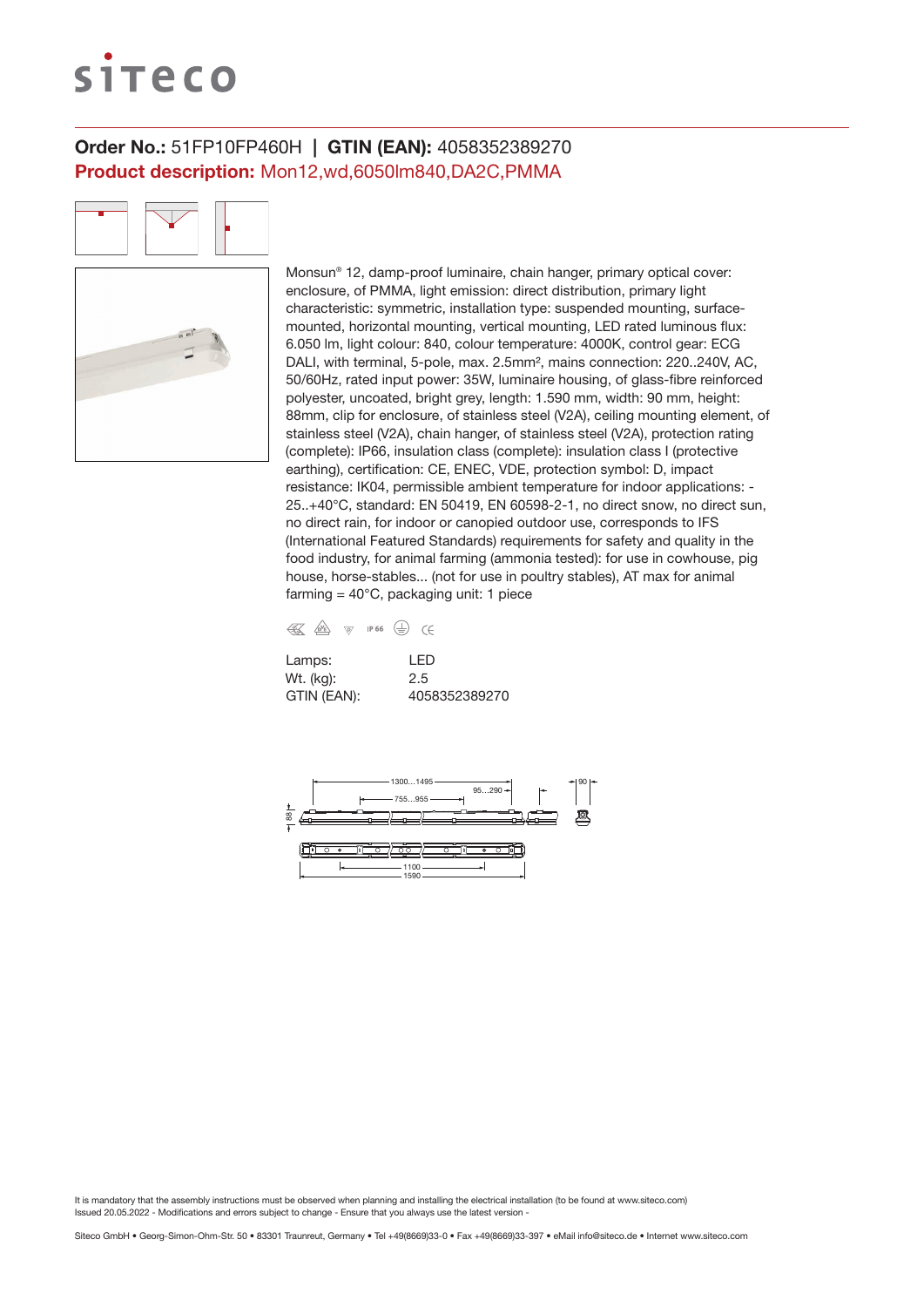# **siteco**

# Order No.: 51FP10FP460H | GTIN (EAN): 4058352389270 Detailed technical description: Mon12,wd,6050lm840,DA2C,PMMA



### Key data

- Product type: damp-proof luminaire
- Product name: Monsun® 12
- Order No.: 51FP10FP460H

# Lighting technology | Lamps | Control gear

# Component 1

# Lighting technology:

- Cover: enclosure
- Beam angle: wide distribution
- Symmetry: symmetric distribution
- Light emission: direct distribution

#### Lamps:

- Lamps: with LED
- Rated luminous flux: 6050lm
- Luminous efficacy: 175lm/W
- Colour temperature: 4000K
- Colour rendering index: CRI > 80
- Light colour: 840
- SDCM (Standard Deviation of Colour Matching): MacAdam ≤ 3 SDCM (initial)
- Rated input power: 35W
- Supplement: halogen-free wiring, without flicker

## Operating device:

- Control gear: ECG DALI
- Control: DALI 2, CLO

### Certificates, Standards

- Protection rating: IP66
- Insulation class: insulation class I (protective earthing)
- Impact resistance: IK04
- Protection symbol: D
- Temperature range (operation): 25..+40°C
- Supplement: corresponds to IFS (International Featured Standards) requirements for safety and quality in the food industry, for indoor or canopied outdoor use, no direct snow, no direct sun, no direct rain, for animal farming (ammonia tested): for use in cowhouse, pig house, horse-stables... (not for use in poultry stables), AT max for animal farming  $= 40^{\circ}$ C
- Standard: EN 50419, EN 60598-2-1
- Certification, designation: CE, ENEC, VDE

### Material, Colour

- luminaire housing: glass-fibre reinforced polyester, uncoated, bright grey, incl. chain hanger
- Colour specification: bright grey
- clip for enclosure: stainless steel (V2A)
- Quantity: 10 piece
- ceiling mounting element: stainless steel (V2A), ceiling mounting included
- Quantity: 2 piece
- chain hanger: stainless steel (V2A)
- Quantity: 2 piece
- Cover: enclosure of PMMA

#### **Mounting**

- Mounting method, mounting location: suspended mounting, surfacemounted, horizontal mounting, vertical mounting, to the ceiling, to the wall, to the Licross® mounting rail
- Arrangement: single/continuous arrangement
- Supplement: luminaire includes fixing accessories for ceiling surface mounting; for other types of installation: please order mounting accessories separately

#### Electrical connection

- Connection: terminal, 5-pole, max. 2.5mm²
- Nominal voltage: 220..240V, 50/60Hz, AC

#### Dimensions, Weight

- Length: 1590mm
- Width: 90mm
- Height: 88mm
- Weight: 2.5kg

#### Service life

— Rated service life: 50000h (L90/B50) at  $AT = 25^{\circ}$ C, 70000h (L80/B50) at AT = 35°C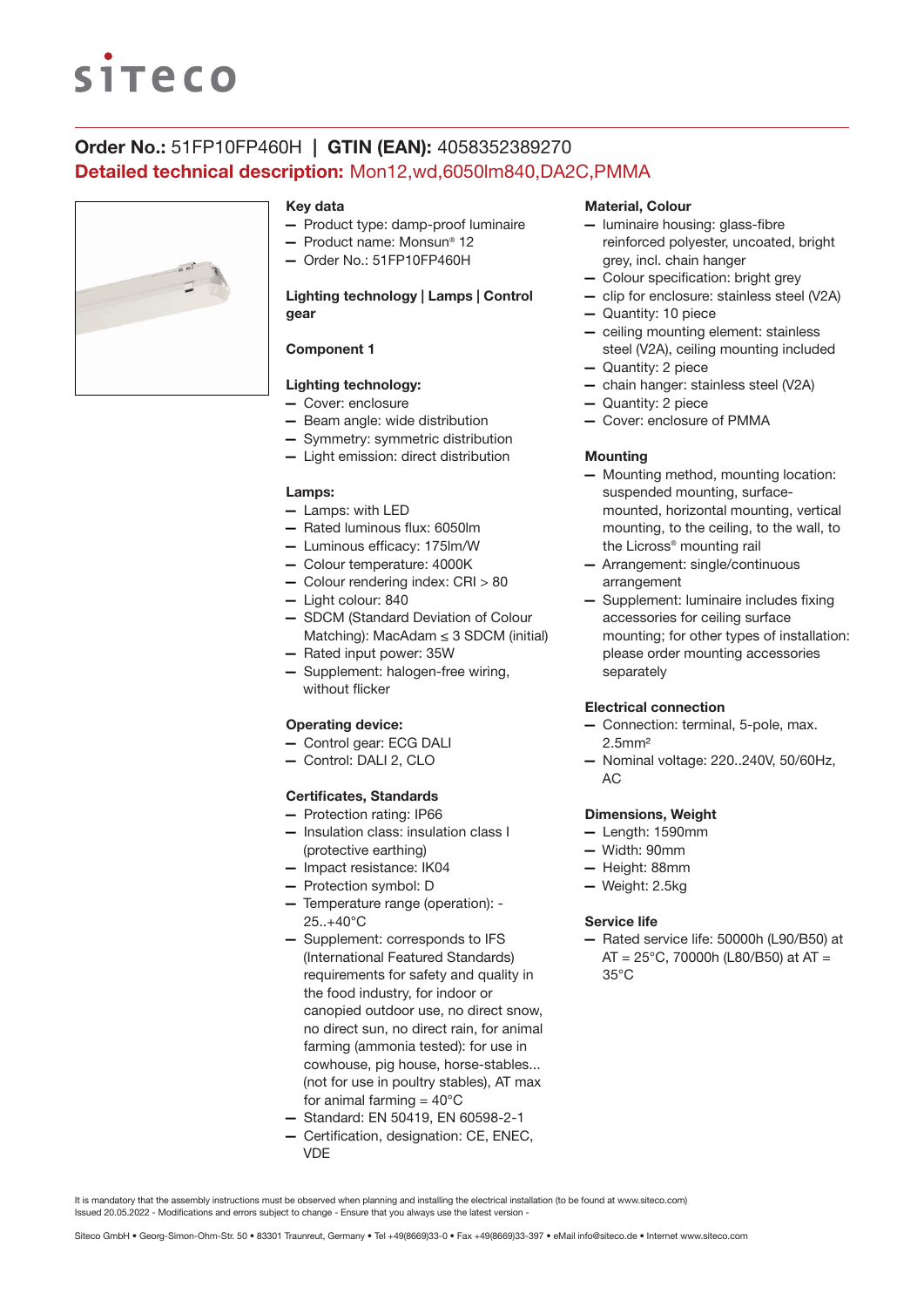

# Order No.: 51FP10FP460H | GTIN (EAN): 4058352389270 Dimensions: Mon12,wd,6050lm840,DA2C,PMMA